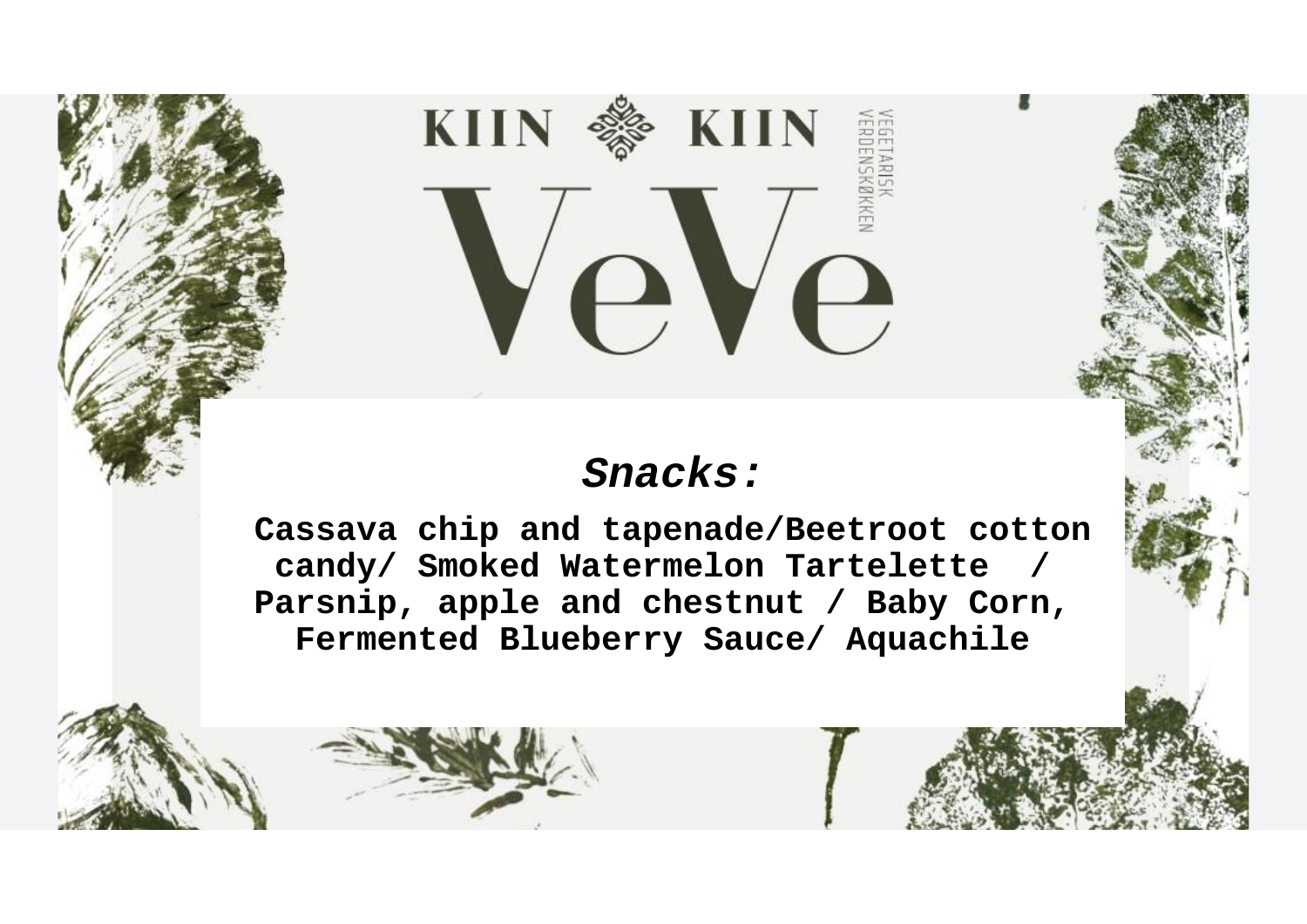

# **Dishes:**

**Walnut bread, Baguette, butter;**

**Carrots;**

**Tomato, Pomegranate, Oyster Leaf;**

**Green Asparagas, Soya Marshmallow;**

**Green Peas, Kiwi, Yuba;**

**Potato, coffee and miso;**

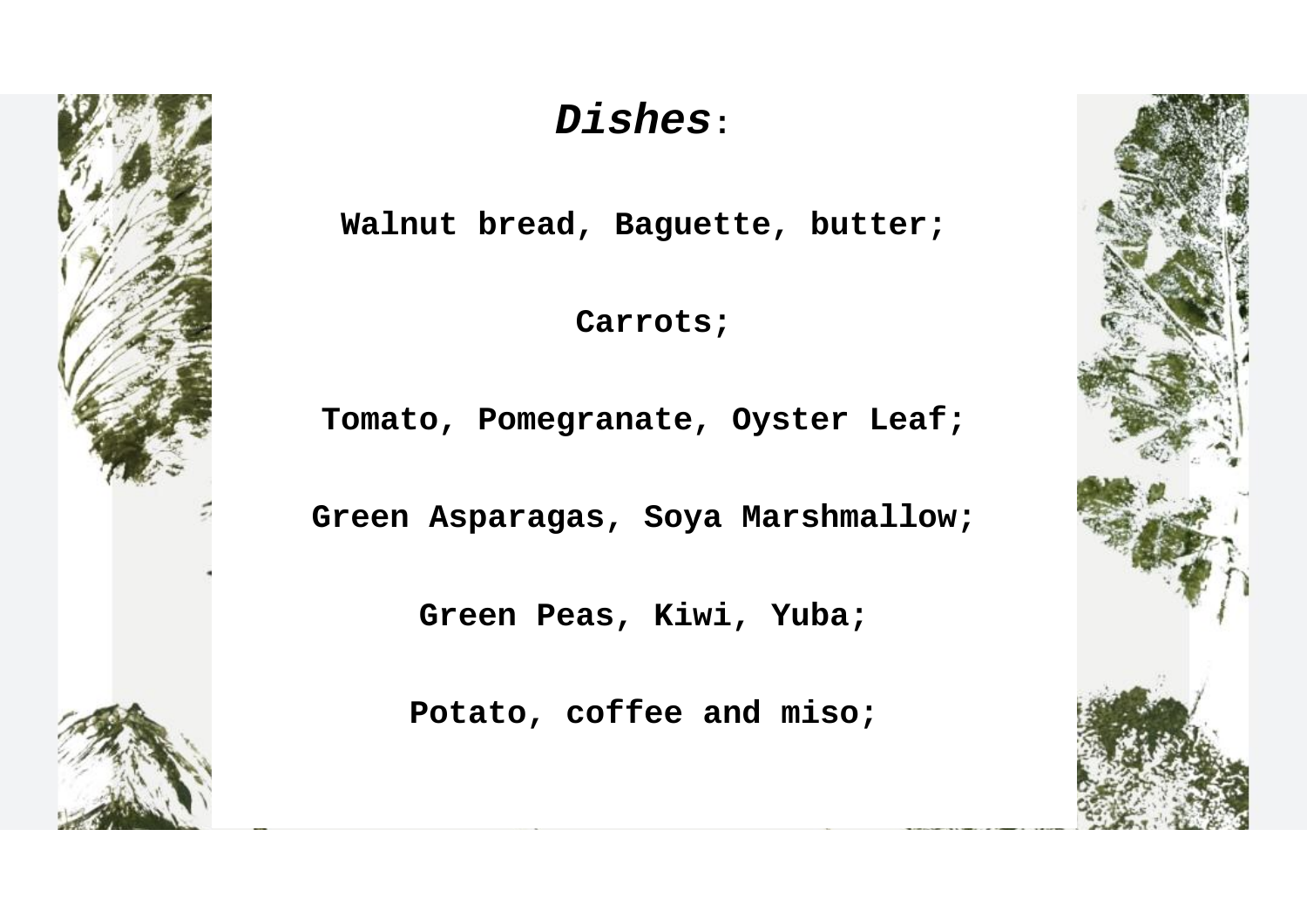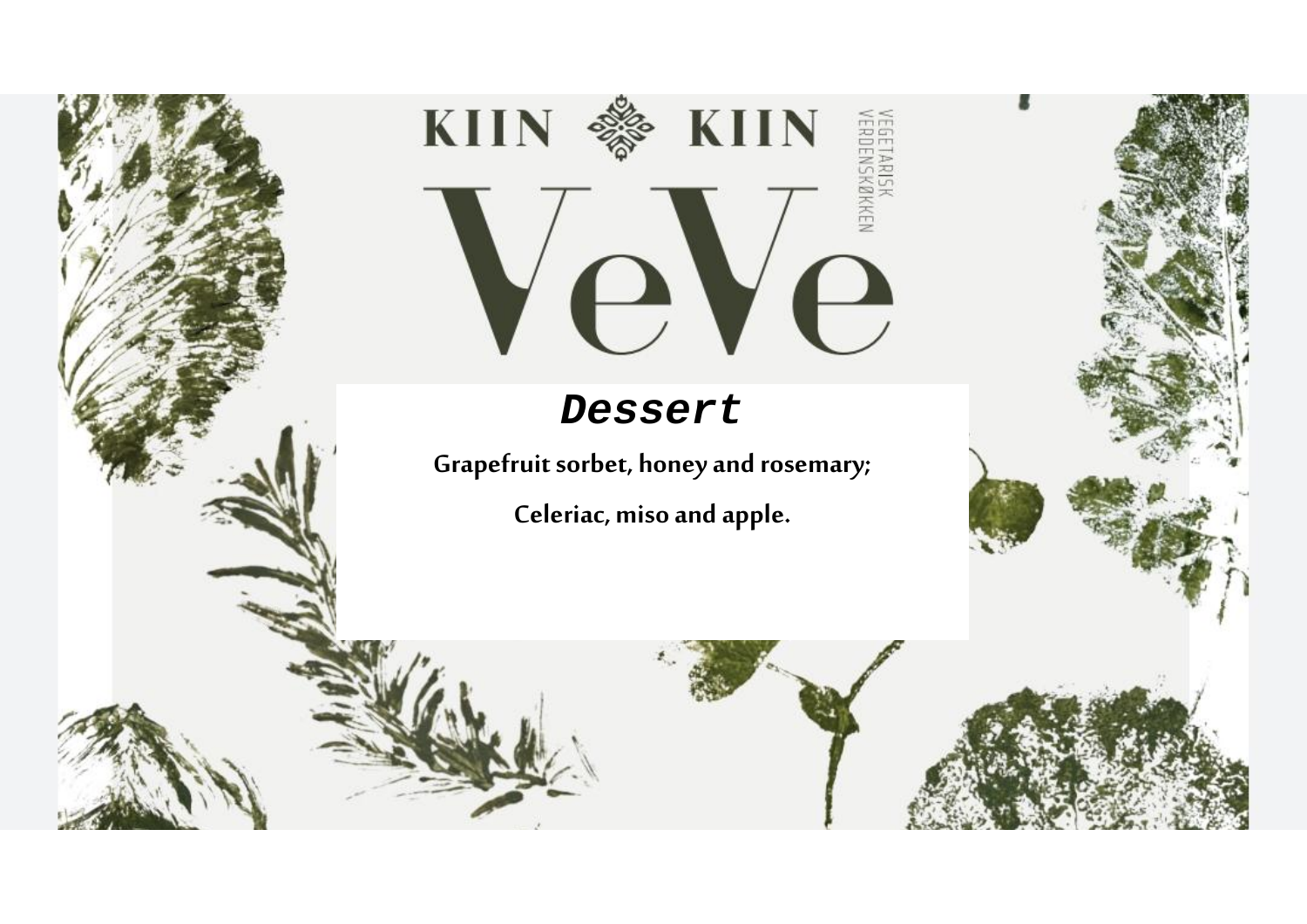#### $\mathcal{L} = \mathcal{L} = \mathcal{L}$

# **Snacks**

- **Casava chip, dip the chip in the tapenade and eat;**
- **Beetroot cotton candy serve it like it is;**
- **Smoked Watermelon Tartelette , serve it like it is;**
- **Parsnip, serve it like it is;**
- **Baby Corn, Fermented Blueberry Sauce, it like it is;**
- **Aquachile, keep in the fridge until serving time and eat like it is.**

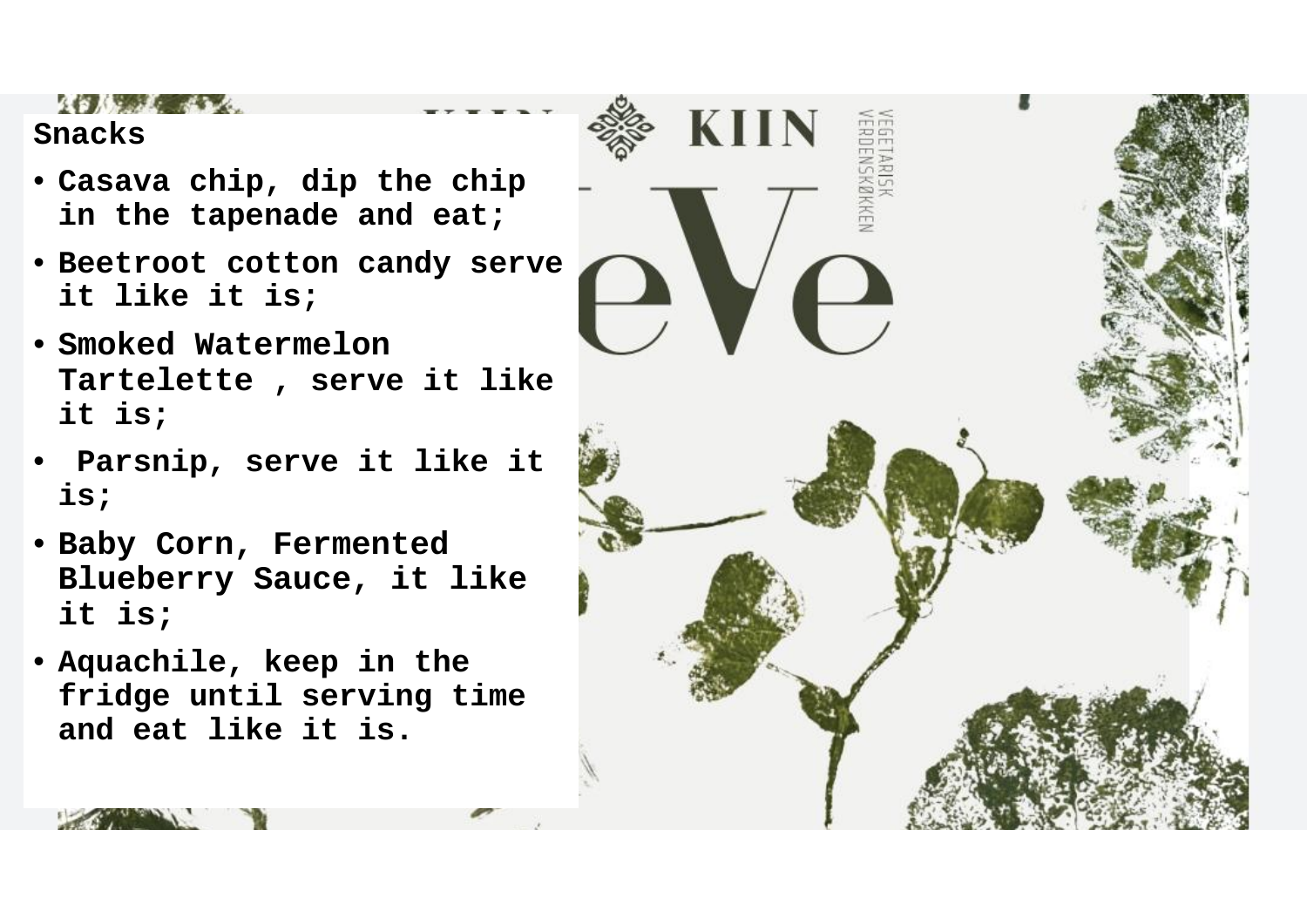# **Walnut bread, baguette, butter**

Put the bread in the plate and the butter leave at room temperature to be soft and ready to serve.

#### **Carrots**

Keep the Carrots at room temperature until serving time.

**Tomato, Pomegranate, Oyster Leaf**

Keeped in the fridge until serving time

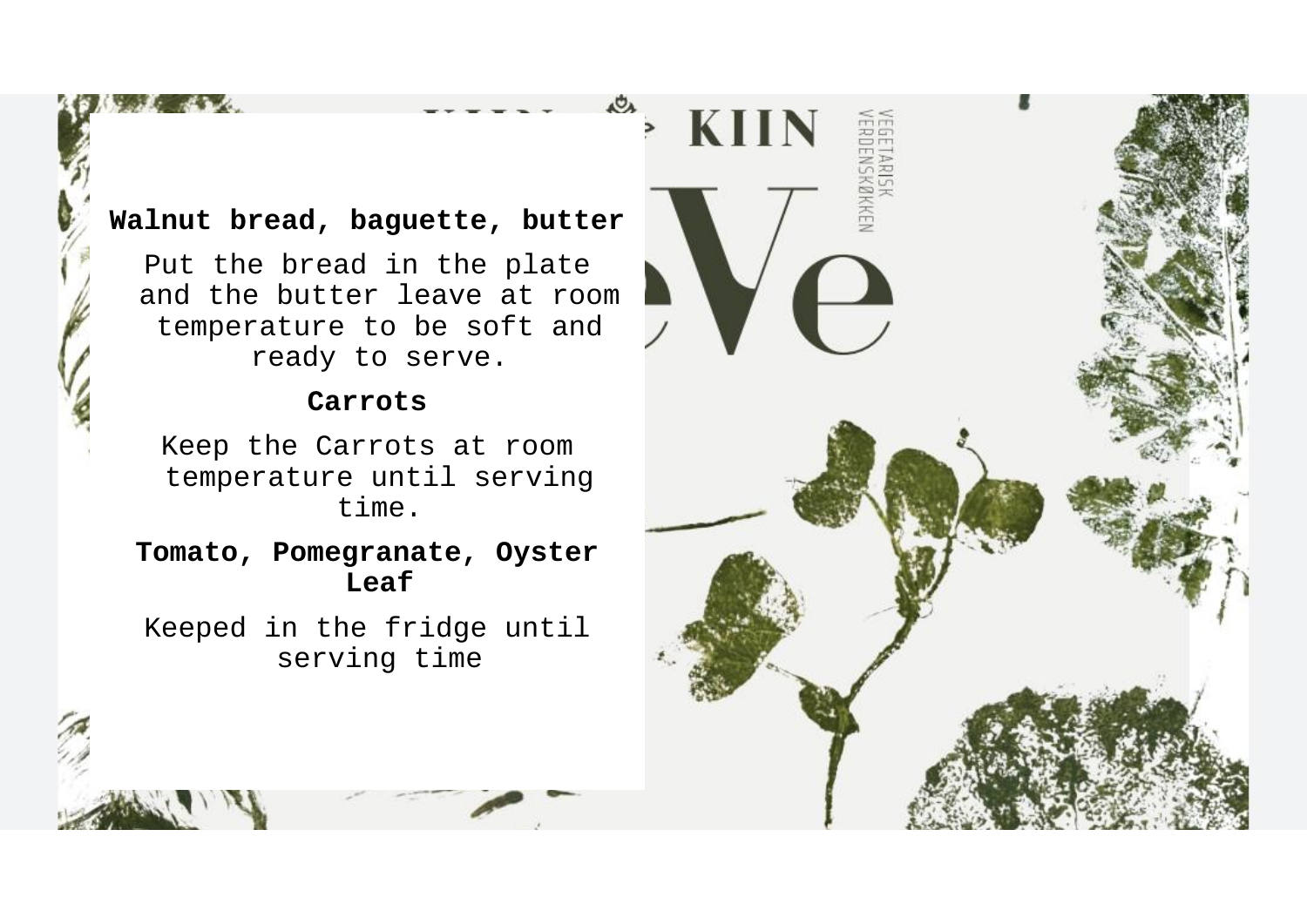### **Green Asparagas, Soya Marshmallow**

Keep it at room temperature and at the serving time put the sauce and serve it.

#### **Green Peas, Kiwi, Yuba**

Warm it in the microwave before serving,(if you don't have a mi crowave you can warm it in the container In the oven at 60°C), finish on top with the shisho leaf

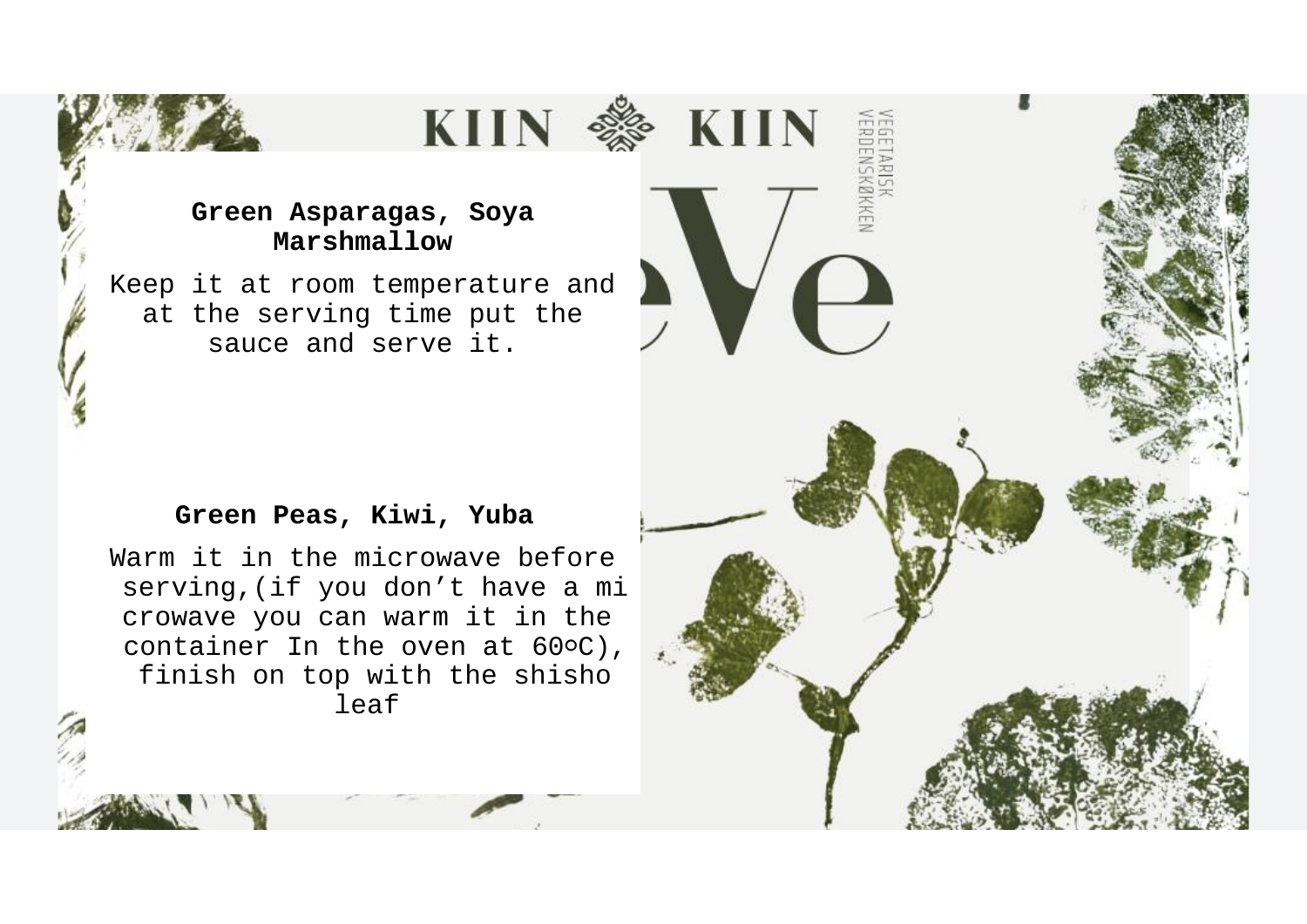

## **Potato, coffee and miso**

**KIIN** 

Warm it in the microwave before serving (if you don't have a microwave you can warm it in

the oven at 60°C)

## **Grapefruit sorbet, honey and rosemary**

Keep ince cream in the freezer until serving time, at the serving time put the syrup on the botton and the ice cream on top and finish with the cookie.

#### **Celeriac, miso and apple**

Keep in the freezer until serving time and serve it like it is